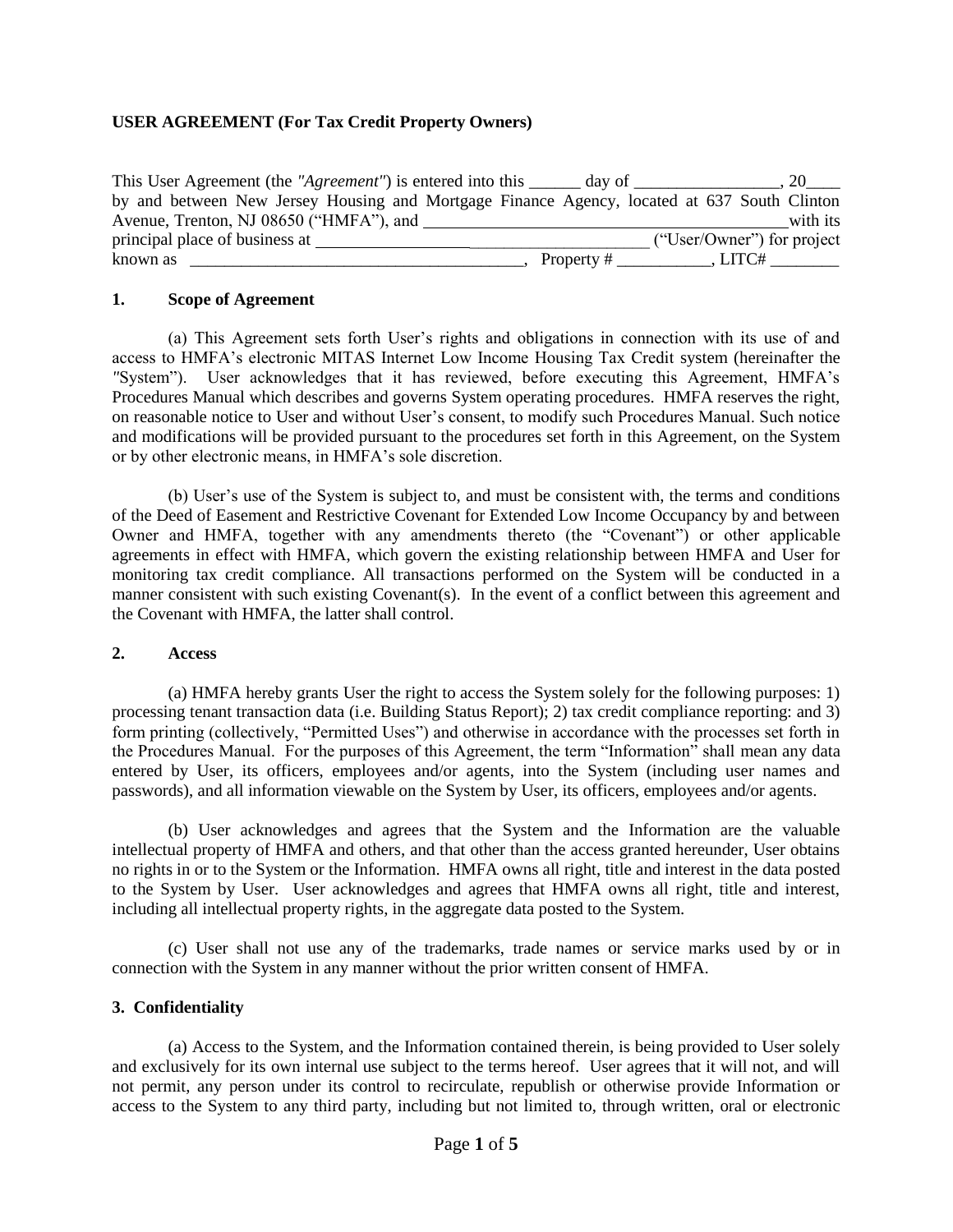means, without the prior written consent of HMFA. User further agrees to protect and safeguard the proprietary and intellectual property rights of HMFA and others having rights in the System and the Information by using the same degree of care that User uses to protect its own confidential and intellectual property, but in any event no less than a reasonable degree of care. User shall not alter, enhance or make derivative works of the System, and shall not reverse engineer or decompile the System except to the extent explicitly permitted by law. Notwithstanding the foregoing, User may share Information with any individual tenant whose information is being processed through the System to the extent that such information directly pertains to said tenant's housing eligibility.

(b) Each party acknowledges that it or its employees may in the course of performing its responsibilities hereunder acquire information which is proprietary to or confidential to the other party to whom such other party has a duty of confidentiality. Any and all non-public information of any form obtained by such party in the performance of this Agreement shall hold such information in strict confidence and not disclose such information to third parties or use such information for any purpose whatsoever other than as contemplated by this Agreement. However, User acknowledges that any and/or all information provided by it to HMFA in connection with this Agreement may be made available to the general public to the extent permitted or required by state or federal law.

## **4. Security**

(a) User will be permitted access to the System in accordance with protocol set forth in the Procedures Manual. User will allow access to the System only by persons duly and validly authorized by User to use the System as permitted hereunder. User assumes full responsibility for any transactions or other use of the System by User's personnel and agents, whether or not such parties are authorized by User to use the System, and to ensure that its personnel and agents abide by and comply with all applicable provisions of the federal and state housing laws. User acknowledges and agrees that a breach by any of User's personnel or agents of any provision of this Agreement shall constitute a breach by User. Accordingly, User must familiarize all of its authorized personnel with User's obligations hereunder.

(b) User shall implement security procedures to prevent unauthorized use or misuse of the System that are consistent with User's standard security procedures. This shall include, at a minimum, taking all reasonable steps, and establishing and maintaining all reasonable procedures, to ensure that the System is accessible only by authorized persons, and that System transactions are not altered, lost or destroyed.

(c) User shall immediately cease use of the System if it is notified to do so by HMFA, or otherwise becomes aware of, or suspects, a technical failure or security breach of the System. User shall immediately provide written notification to HMFA of such failure or breach of security in accordance with any notice provisions set forth in the Procedures Manual.

(d) At the request of HMFA, or upon termination of an officer, employee or agent of the User, User shall promptly terminate such individual's access to the System.

# **5. User Obligations; Representations**

(a) User will complete and keep current User activation forms or similar materials provided by HMFA to User to permit User to access the System.

(b) User shall, at its own cost and expense, provide all equipment, operating platforms, and software (other than any software provided by HMFA) to use the System. Any minimum standards and requirements for such equipment, operating platforms, and software are set forth in the Procedures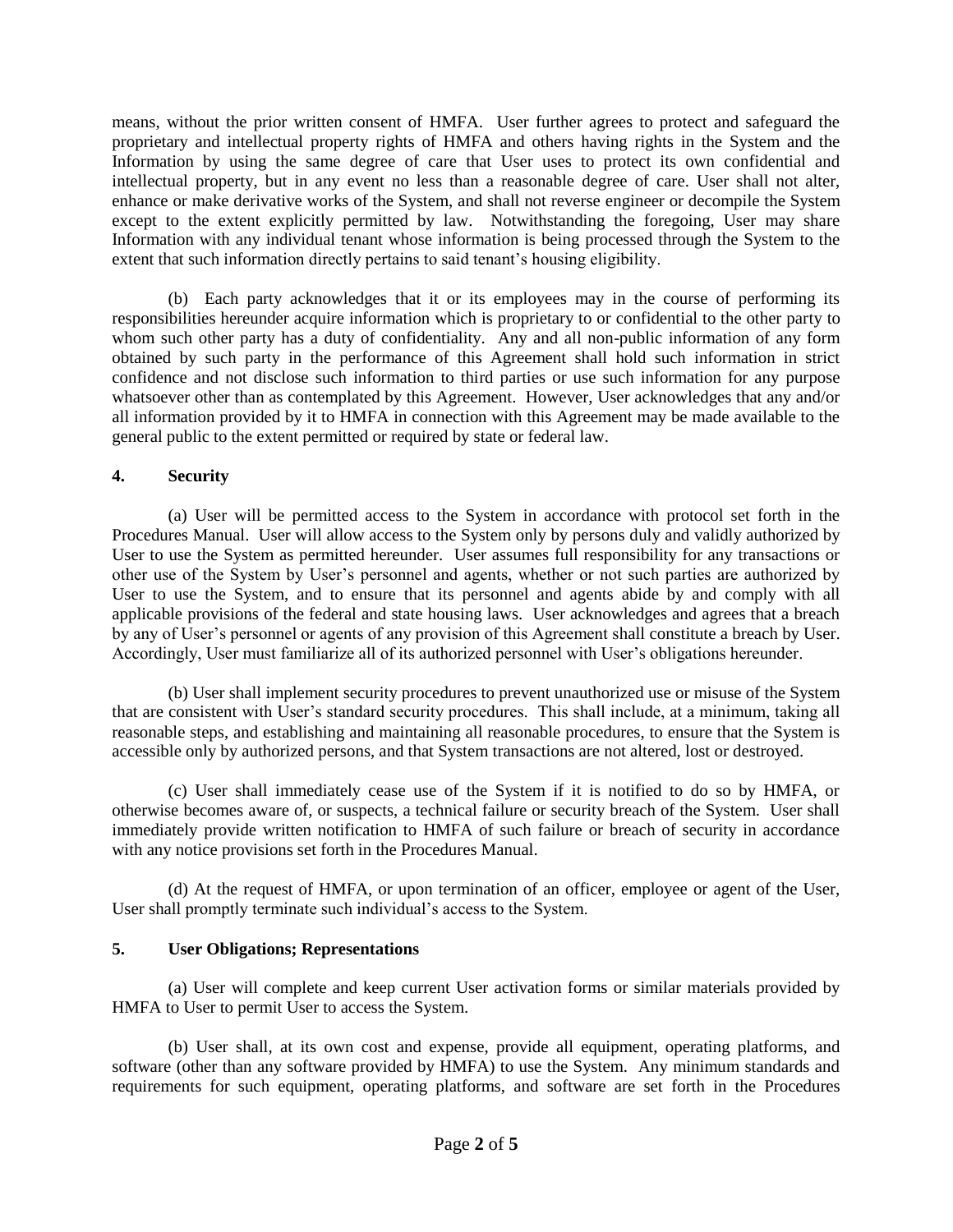Manual, as may be amended from time to time. User shall also provide, at its own cost and expense, all connections from its own computer systems to the System.

(c) User acknowledges the information entered into the System was legally obtained and is accurate to the best of their knowledge.

(d) User shall be responsible for maintaining any records required by law of transactions sent and received by it on the System. User will not use, or allow the use of, the System in contravention of any federal, state or other applicable laws, or rules or regulations of housing laws or other relevant regulatory organizations, including, without limitation, any laws or regulations governing the HMFA and the Internal Revenue Service.

(e) User will be required to provide certain Information to HMFA via the System in connection with the reporting requirements under the Low Income Housing Tax Credit Program. While HMFA intends the System be available for the purposes of the Permitted Uses, HMFA makes no representation as to the availability of the System to any User at any particular time. HMFA reserves the right at any time, in its sole discretion and without prior notice to User: (i) to discontinue transmitting all or any part of the Information; (ii) to refuse to process any or all actions on the System; and (iii) to temporarily or permanently suspend User's use of the System, provided that, in each case, HMFA will give advance notice to User when reasonably practicable.

(f) User shall supply HMFA with all information requested by it concerning User's use of and access to the System which is reasonably deemed by HMFA to be necessary in connection with HMFA's regulatory and/or statutory obligations. User understands that HMFA may report such information or any other information in its possession to such regulatory authorities as it determines in its sole discretion to be necessary.

(g) Failure of the User to comply with any of the aforementioned obligations and representations shall result in automatic termination of this Agreement by HMFA. HMFA reserves the right to pursue any and all remedies available based on the User's failure to comply with the terms of this Agreement.

#### **6. Term and Termination; Survival**

(a) HMFA may terminate this Agreement at its sole discretion, upon not less than thirty days' notice to User.

(b) Notwithstanding the termination of this Agreement for any reason, the confidentiality provisions set forth is Section 3 hereof shall remain in full force and effect.

## **7. Warranties; Limitation on Liability**

(a) Each party hereto represents and warrants to the other that (i) it has the power and authority to execute, deliver and perform this Agreement, and (ii) upon due execution and delivery, this Agreement constitutes a legal, valid and binding obligation enforceable against it in accordance with its terms, and (iii) its execution, delivery and performance of this Agreement, and its entering into transactions through the System, will not violate any law, ordinance, charter, bylaw or rule applicable to it, or any agreement by which it is bound or by which any of its assets are affected.

(b) THE SYSTEM IS PROVIDED "AS IS," AND HMFA MAKES NO WARRANTY, EXPRESS OR IMPLIED, AS TO THE ACCURACY OR COMPLETENESS OF ANY INFORMATION OR AS TO RESULTS TO BE ATTAINED BY USER FROM THE USE OF THE SYSTEM. EXCEPT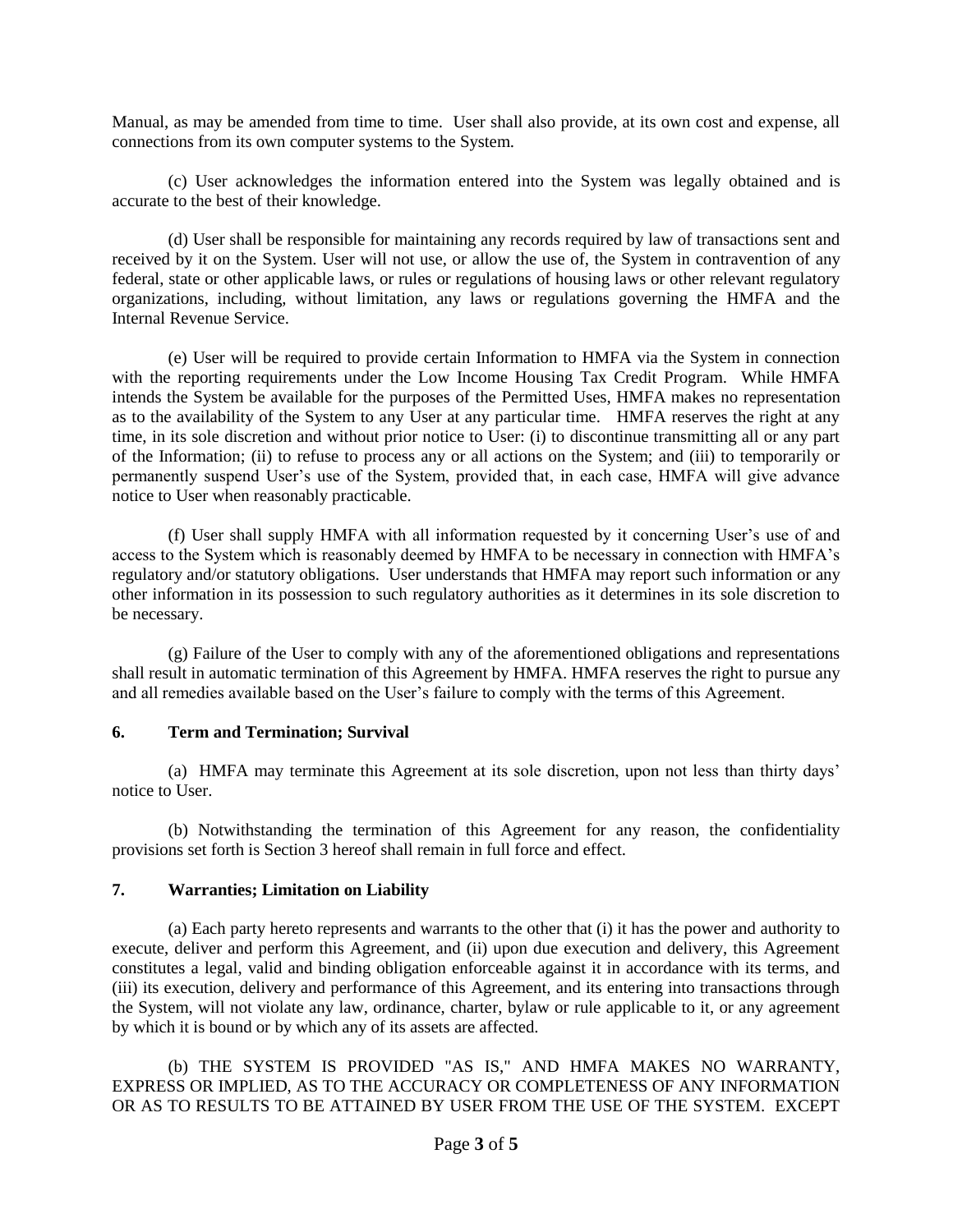AS EXPRESSLY STATED IN THIS AGREEMENT, HMFA DISCLAIMS ALL WARRANTIES, CONDITIONS, GUARANTIES OR REPRESENTATIONS AS TO MERCHANTABILITY, FITNESS FOR A PARTICULAR PURPOSE OR OTHER WARRANTIES, CONDITIONS, GUARANTIES OR REPRESENTATIONS, WHETHER EXPRESS OR IMPLIED, IN LAW OR IN FACT, ORAL OR IN WRITING. NEITHER HMFA NOR ANY THIRD PARTY PROVIDERS WILL HAVE ANY RESPONSIBILITY TO MAINTAIN THE SYSTEM OR TO SUPPLY ANY CORRECTIONS, UPDATES OR RELEASES IN CONNECTION THEREWITH. USER IS SOLELY RESPONSIBLE FOR CONFIRMING THE ACCURACY AND ADEQUACY OF INFORMATION SUPPLIED BY IT AND THE RESULTS THEREOF. NEITHER HMFA NOR ANY THIRD PARTY PROVIDER UNDER CONTRACT WITH HMFA SHALL BE RESPONSIBLE TO USER FOR ANY INJURIES HOWSOEVER CAUSED BY THE USE OF THE SYSTEM OR BY ANY ERRORS, DELAYS OR INTERRUPTIONS IN THE TRANSMISSION OR CONFIRMATION OF TRANSACTIONS OR INFORMATION, OR FROM THE FAILURE OF HMFA OR ANY THIRD PARTY PROVIDER TO PROCESS OR CONFIRM ANY TRANSACTION INITIATED BY USER. COMPLIANCE WITH THE REQUIREMENTS OF THE INTERNAL REVENUE CODE IS THE SOLE RESPONSIBILITY OF THE OWNER OF ANY BUILDING FOR WHICH THE CREDIT HAS BEEN ALLOCATED. USE OF THIS SYSTEM DOES NOT ENSURE COMPLIANCE WITH THE INTERNAL REVENUE CODE, TREASURY REGULATIONS OR ANY OTHER LAWS OR REGULATIONS GOVERNING THE LOW-INCOME HOUSING TAX CREDIT PROGRAM.

- (c) User acknowledges and agrees that:
	- (i) HMFA supplies the System to User solely to enable User to engage in Permitted Uses;

(ii) HMFA will use reasonable efforts to inform User of any difficulties experienced by HMFA or third parties with respect to use of the System. HMFA shall not have any duty or obligation to verify, correct, complete or update any information displayed on the System;

(iii) User shall indemnify, protect and hold harmless HMFA, and its respective partners, officers, affiliates, employees and agents from and against any and all losses, liabilities, suits, actions, proceedings, claims, damages or costs (including attorneys' fees) resulting from or arising out of the User Owner's breach of this Agreement or any cancellation of, or changes to, transactions initiated by User.

(d) `This Agreement shall be subject to all of the Provisions of the New Jersey Tort Claims Act, N.J. S.A. 59:1-1 et.seq., and the New Jersey Contractual Liability Act, N.J.S.A. 59:13-1 et.seq.

#### **8. General**

(a) This Agreement and its enforcement shall be governed by the laws of the State of New Jersey, without giving effect to the conflict of law principles thereof.

(b) This Agreement may not be assigned by User without the express written permission of HMFA, which permission will not be unreasonably withheld.

(c) Any notices required to be given pursuant to this Agreement shall be provided to the following: